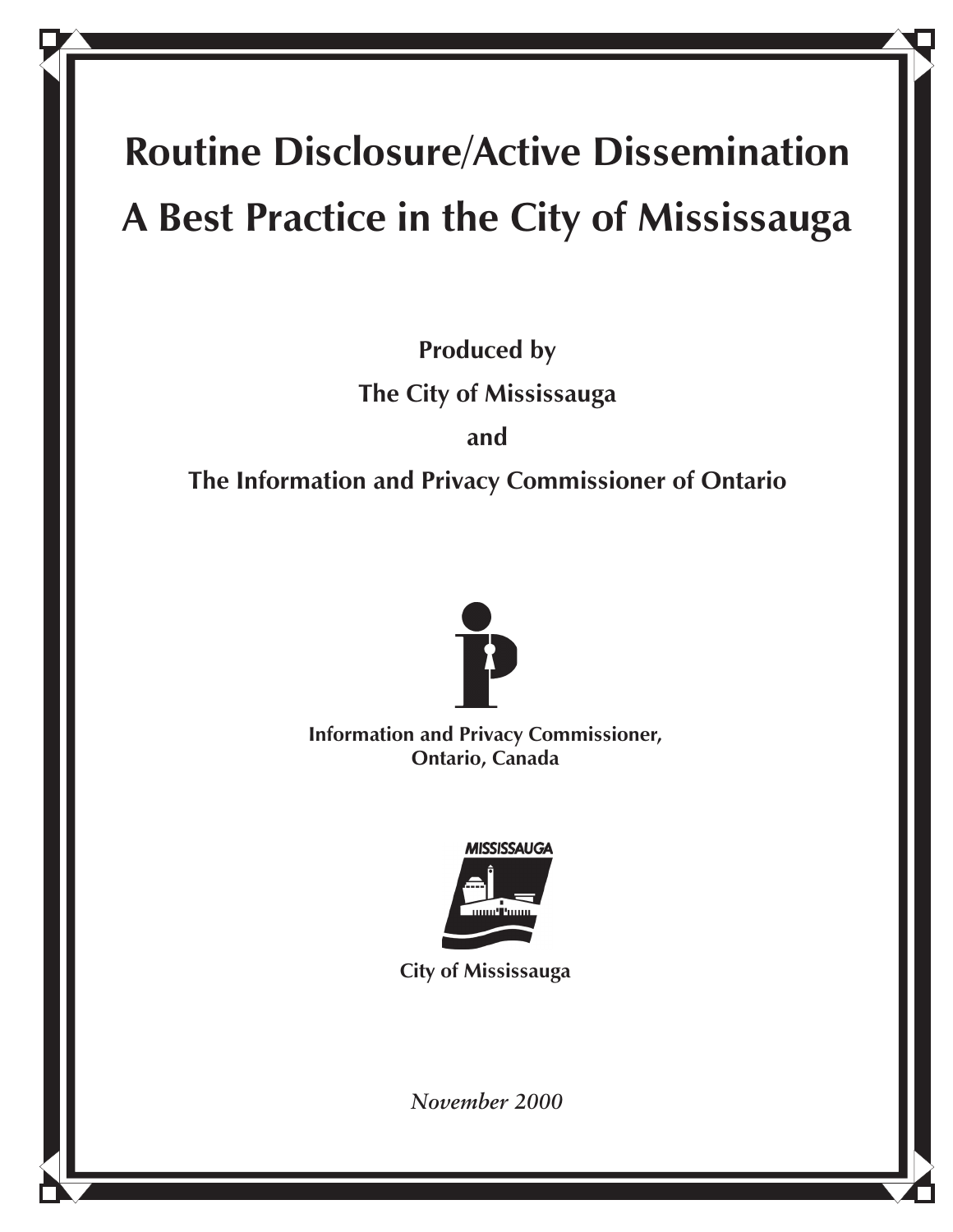The Information and Privacy Commissioner of Ontario would like to acknowledge and thank Ms. Joan LeFeuvre, Freedom of Information and Privacy Co-ordinator for the City of Mississauga, for her participation in this publication.

This publication is also available on the IPC website.



**Information and Privacy Commissioner of Ontario** 2 Bloor Street East, Suite 1400 Toronto, Ontario M4W 1A8 CANADA 416-326-3333 1-800-387-0073 Fax: 416-325-9195 TTY (Teletypewriter): 416-325-7539 Website: www.ipc.on.ca



**City of Mississauga** 300 City Centre Drive MIssissauga, Ontario L5B 3C1 905-896-5421 Fax: 905-615-4181 Website: www.city.mississauga.on.ca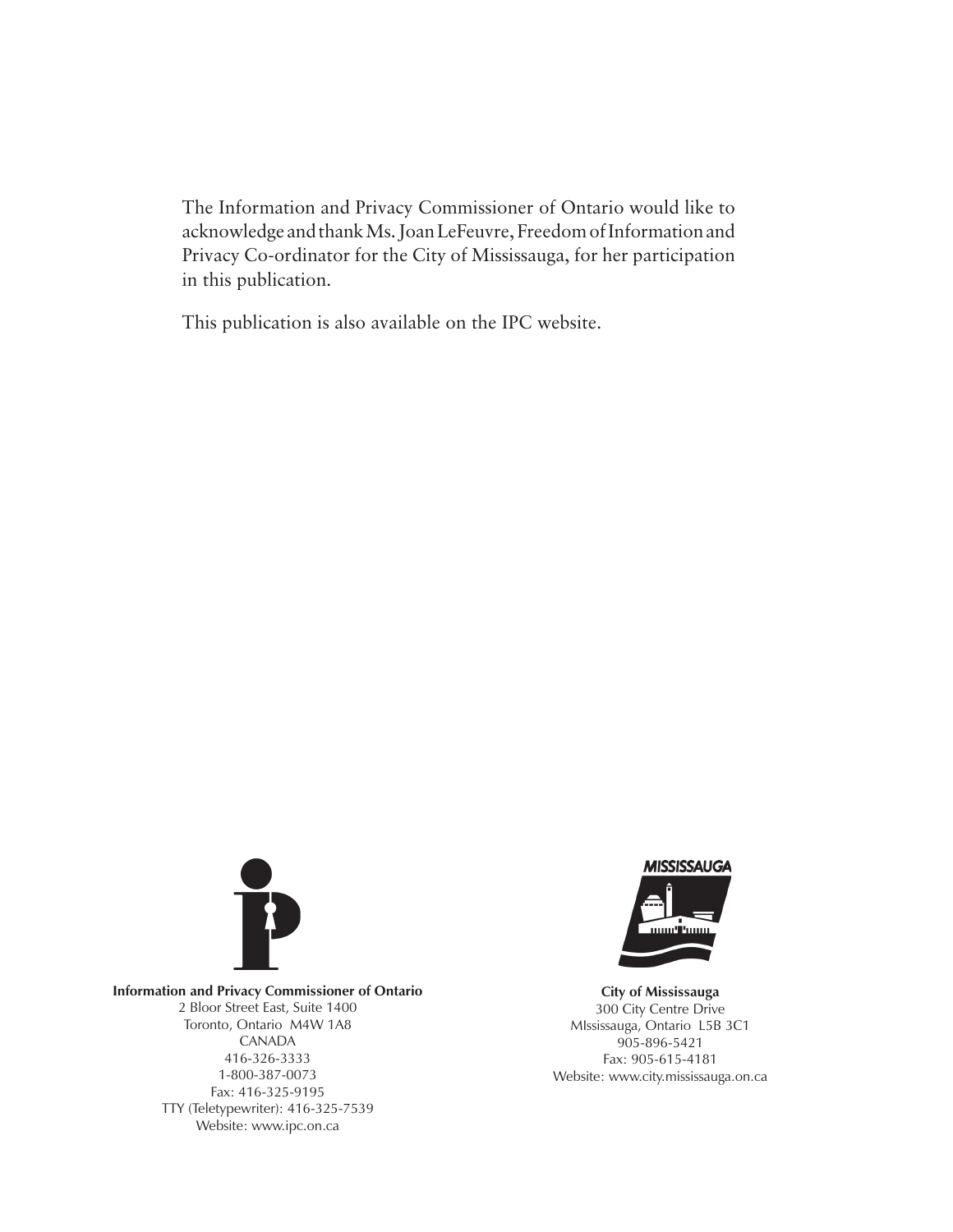## **Table of Contents**

P

| What Kinds of Records are Disclosed under the RD/AD Program? 4 |  |
|----------------------------------------------------------------|--|
|                                                                |  |
|                                                                |  |
|                                                                |  |
|                                                                |  |
|                                                                |  |
|                                                                |  |
|                                                                |  |
|                                                                |  |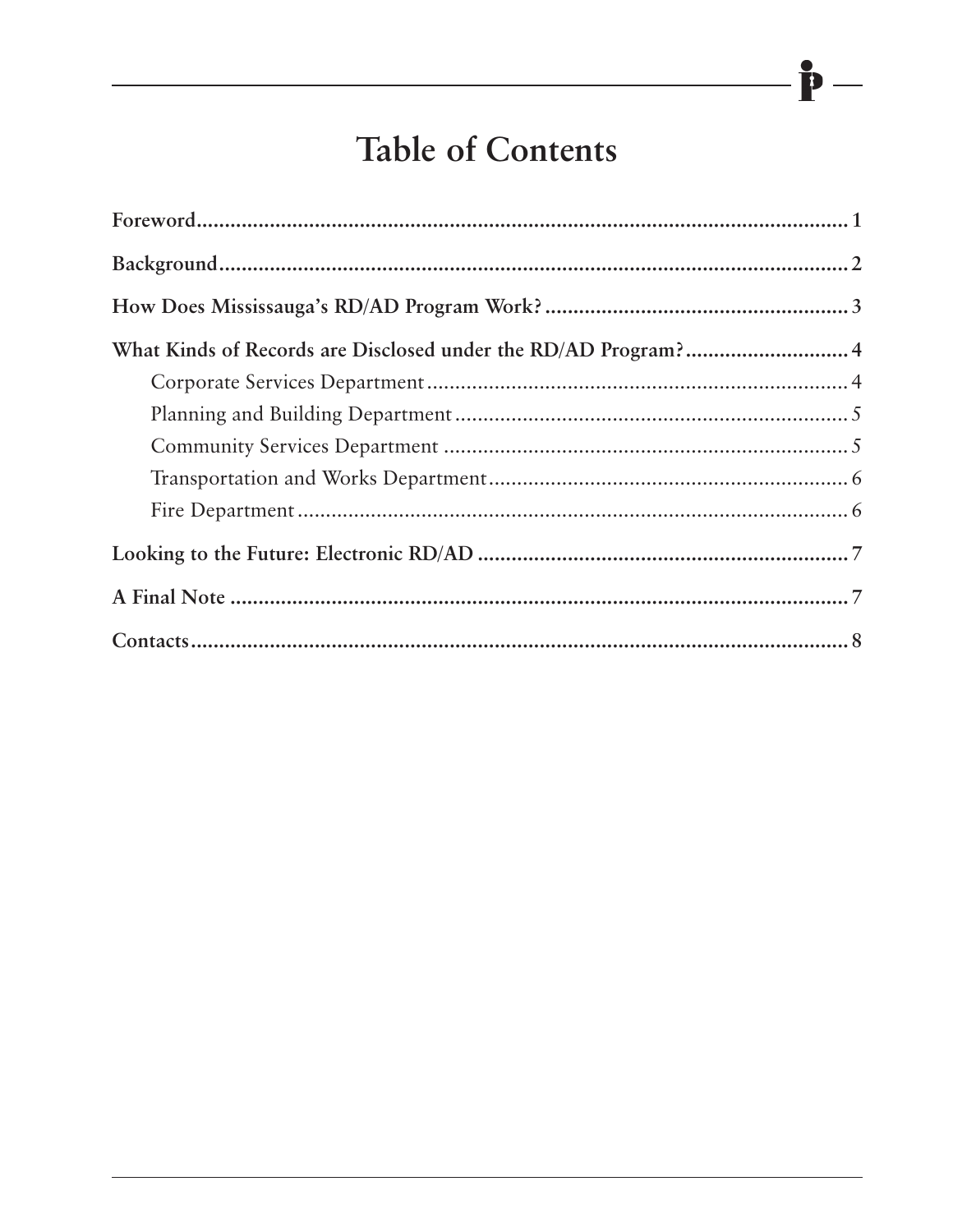## **Foreword**

In 1994, the Office of the Information and Privacy Commissioner (the IPC) and Management Board Secretariat embarked on a review aimed at identifying efficient and cost-effective ways to provide the public with greater access to government information. This review culminated in the publication of a joint report entitled *Routine Disclosure/Active Dissemination (RD/AD)*. Since that time, RD/AD has become entrenched into the day-to-day operations of many organizations.

[The 1994 report, and the subsequently published *Enhancing Access to Information: RD/AD Success Stories*, can be obtained by contacting the IPC or from the IPC's website: www.ipc. on.ca.]

The terms RD and AD are defined as follows:

Routine disclosure (RD) is the routine or automatic release of certain types of administrative and operational records in response to informal rather than formal requests under the *Freedom of Information and Protection of Privacy Act* (the provincial *Act*) or the *Municipal Freedom of Information and Protection of Privacy Act* (the municipal *Act*).

Active dissemination (AD) is the periodic release of government records in the absence of a request.

This publication describes one success story. It outlines how the City of Mississauga actively adheres to the purposes of the municipal *Act* through a comprehensive RD/AD program in place throughout all departments of the municipality. Under this program, Mississauga residents are provided with government records easily, informally, and in accordance with one of the overarching principles of the *Act* — that information should be available to the public and that necessary exemptions from the right of access should be limited and specific.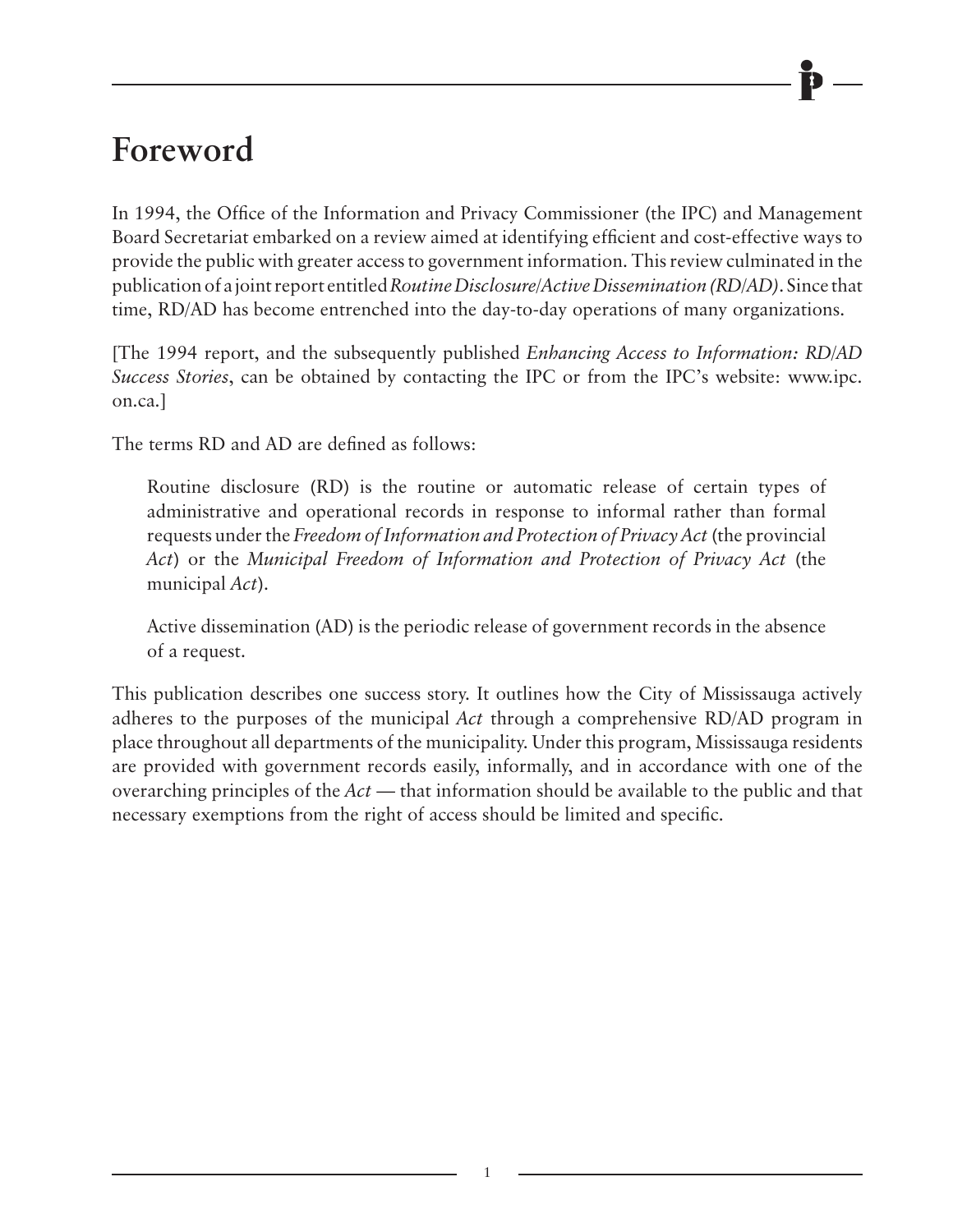

## **Background**

The City of Mississauga is a large urban centre with a population of approximately 600,000. It provides a full range of municipal service through five departments. Although Mississauga puts a lot of effort into making members of the public aware of their rights of access to records, the City only receives about 10 to 15 "formal" requests under the municipal *Act* on an annual basis — because information and documents are made widely available to the public. Mississauga's highly successful RD/AD program, where information is provided informally to requesters outside the *Act* and pro-actively by the City, is based on a philosophy of maximum disclosure.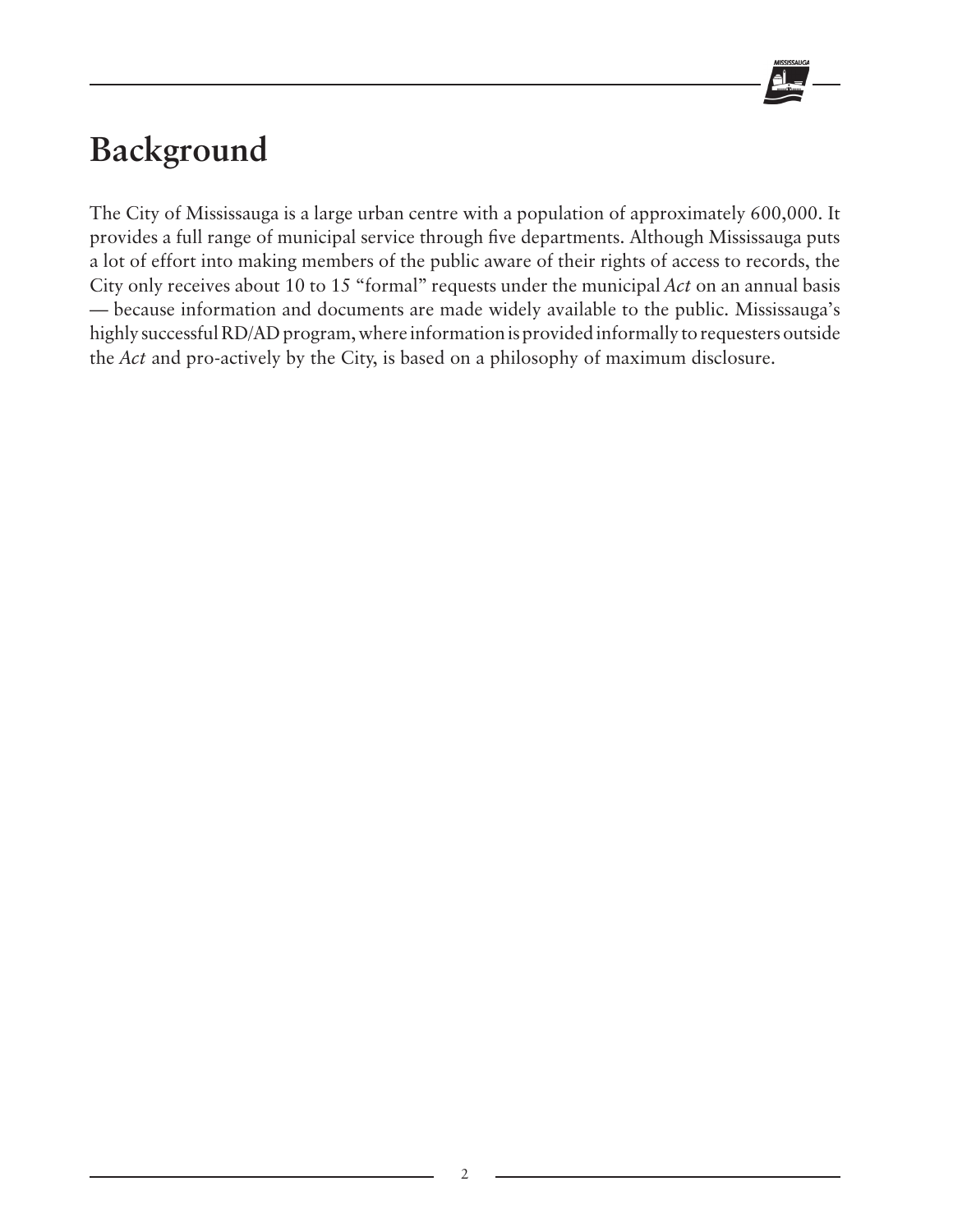## **How Does Mississauga's RD/AD Program Work?**

Each department has front-line staff responsible for handling requests for information. This system was in place before the municipal *Act* came into force in 1991, and the introduction of formal statutory rights of access has had very little impact on how City staff deal with information and record requests from the public. If a front-line staff person is unsure whether a particular document should be released, the Freedom of Information and Privacy Co-ordinator is available to provide advice and direction.

The vast majority of requests are handled at the department level, without direct contact between the Co-ordinator and the member of the public, simply because knowledgeable department staff are able to provide specific answers and documents to a requester's satisfaction. However, if questions remain unanswered or issues are complex, the Co-ordinator becomes directly involved.

The City of Mississauga has a strong commitment to open dialogue with requesters. If a request is referred to the Co-ordinator, she will contact the requester, discuss the nature of the request and the type of records at issue, and determine whether the matter should be handled informally or by means of a formal request under the *Act*. As the numbers attest, discussions with the Coordinator generally result in an informal resolution and disclosure of the requested information. If a request involves records which would typically not be accessible under the *Act*, the Co-ordinator explains why, and matters are most often resolved without formal use of the statute.

The City's Fees and Charges Bylaw outlines permitted charges for documents provided outside the formal access process. The bylaw permits charges for search and preparation time that are the same as those allowed under regulations passed under the municipal *Act* (\$7.50 per 1/4 hour), and photocopy costs at the rate of 50 cents per page.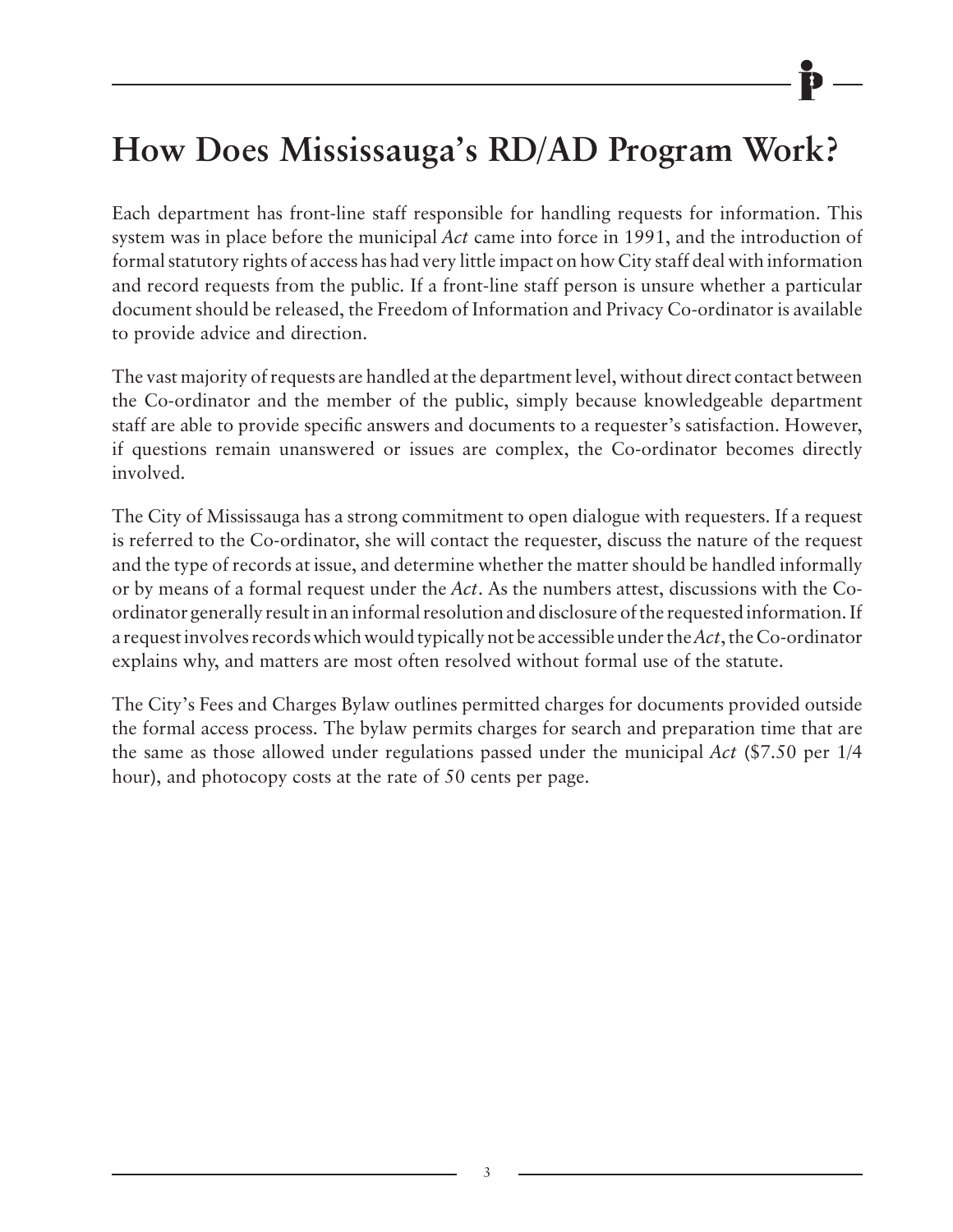## **What Kinds of Records are Disclosed under the RD/AD Program?**

The five departments within the City of Mississauga maintain records which reflect the functions performed by each of them. The following describes some of the most common requests received, the types of records housed in each department, and the approach taken to respond to requests.

### **Corporate Services Department**

The Corporate Services Department includes eight divisions, all of which provide a wide range of records outside the formal request process under the *Act*

The Office of the City Clerk disseminates more information and documentation than most other parts of this department. The Clerk's Office deals with an average of 180 informal requests for information per month, and routinely discloses all Council and Committee agendas, minutes, reports setting out committee and Council decisions, staff reports and bylaws.

The Material Management Division typically receives requests for bid-related information on tenders and requests for proposals. All bid documents contain a clause stating that the City of Mississauga only releases the total bid amounts, which are read at the public openings of the tenders. The bid document also contains a clause stating that all unit prices submitted will remain confidential. A request is referred to the Freedom of Information and Privacy Co-ordinator only if a requester insists on receiving individual "unit prices." In these cases, the Co-ordinator will contact the third party bidders to determine if they will consent to disclosure of information — if so, then a waiver is obtained and the records released; if not, then the Co-ordinator will suggest that the requester make a formal request under the *Act*.

The Realty Services Division is responsible for buying and selling City lands and leasing properties. Many of the reports prepared by this division contain information setting out negotiations and are considered at *in camera* Council meetings for that reason. These reports are not disclosed unless Council at a later date decides to make the report a public document.

The Enforcement Division is responsible for enforcing the City's bylaws, such as animal control and parking bylaws. Many requests to this division relate to complaints. These records are disclosed, with all personal information relating to the complainant severed.

The most frequent request to the Human Resources Division is from City employees who want to review their personnel file. Employees are provided with access to their own personnel file, subject to the removal of personal information about other individuals. This division also receives many requests for information gathered during recruitment. Candidates are provided with informal access to interview notes and test results relating to them, but not to other candidates.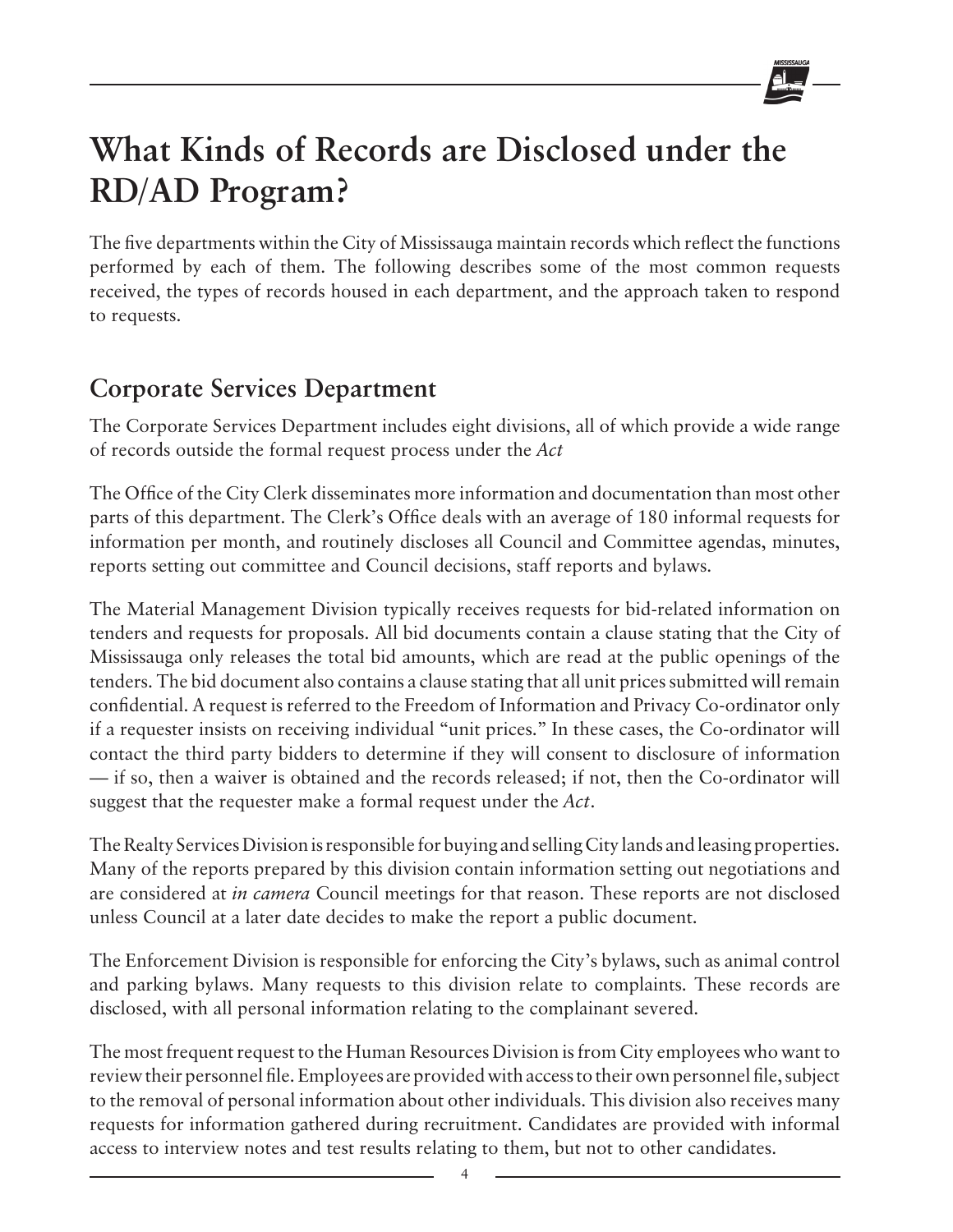The Office of the City Solicitor receives many queries, primarily concerning the status of litigation and Ontario Municipal Board hearings. This information is provided routinely outside the *Act*.

The most common requests directed to the Finance Division are for annual budgets, specific expenditures incurred by the Mayor and elected Councillors, financial statements and tax certificates indicating the status of payments relating to individual properties, all of which are routinely disclosed at an established fee.

### **Planning and Building Department**

The City of Mississauga has always viewed the planning process as a public one — members of the public are invited to attend public meetings of Council and its committees and encouraged to express concerns and ask questions. Information is routinely disclosed, almost always on an informal basis outside the *Act*.

Requests are typically received from planning consultants, lawyers, neighbouring property owners, real estate agents and students working on school projects. Requesters generally want to view entire planning files and, generally speaking, all information in the file is disclosed with the exception of legal opinions, staff reports not yet considered by Council, and *in camera* reports.

The most common records requested from the Planning and Building Department are for building permits, plans and specifications, staff reports, departmental memoranda, comments from other agencies, and financial and servicing agreements. Objections to zoning bylaws and other development-related applications are shared with applicants and other interested parties.

The City of Mississauga prepares monthly reports listing all building permits issued during the month for submission to Statistics Canada, including industrial, residential and commercial buildings. The City then releases these reports following an AD (active dissemination) process, through the Clerk's Office to subscribers for an established fee.

#### **Community Services Department**

The Community Services Department receives a high volume of requests — approximately 1,200 per week. Most of them are made by telephone and relate to parks and recreational program matters, not including program registrations and facility reservations. Councillors frequently refer requests by constituents to this department as an efficient source of information.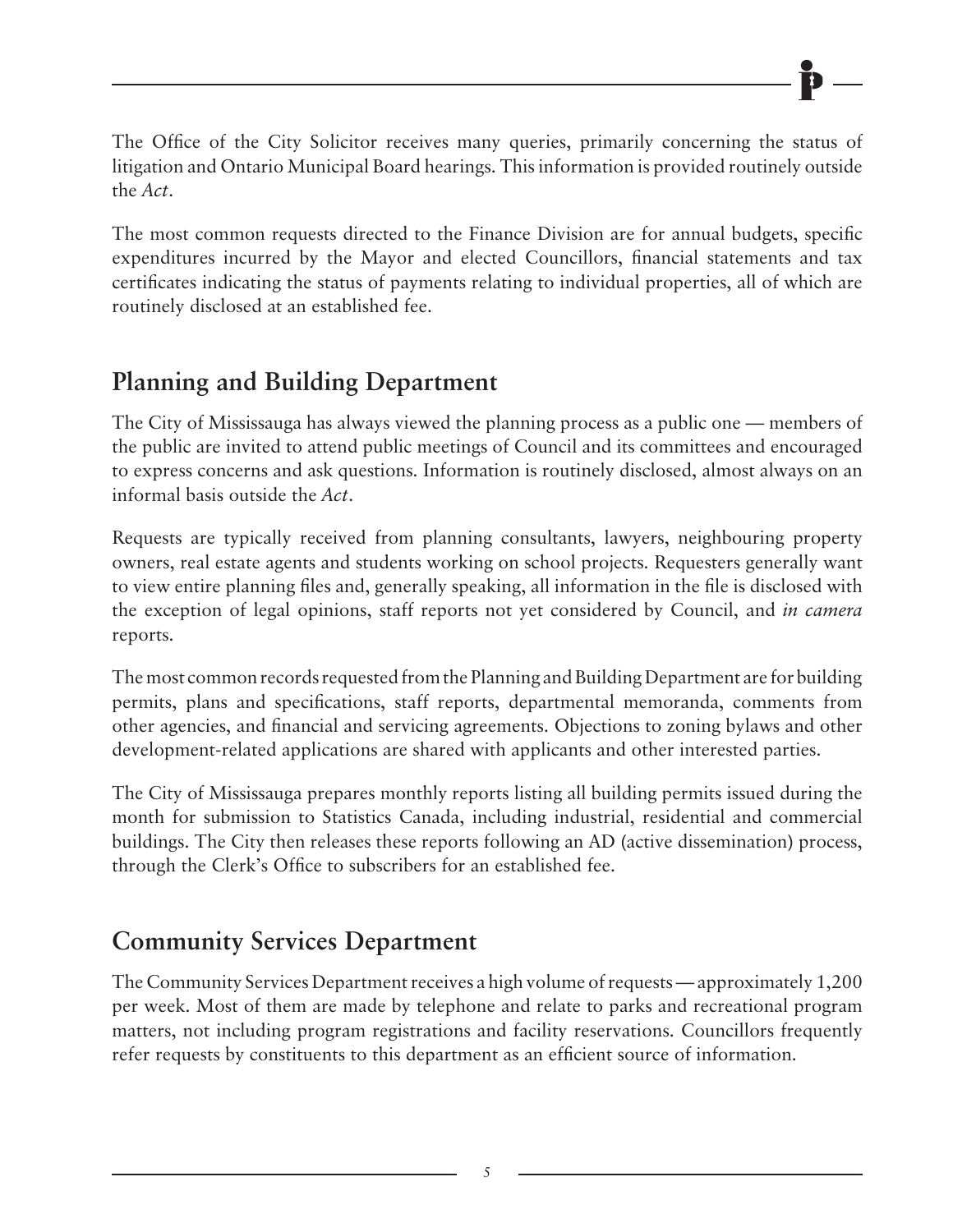

The Community Services Department has a website designed to provide answers to most routine queries. Reference materials such as the Subdivision Requirements Manual and policies relating to development are typically provided to requesters outside the *Act* for a nominal fee set by the City's Fees and Charges Bylaw.

#### **Transportation and Works Department**

Most requests received by the Transit Division of the Transportation and Works Department deal with schedules, route maps, and other transportation related issues, all of which are routinely disclosed. The Works Division also has an active RD program which covers departmentally prepared reports, standards for services such as roads and sewers, agreements such as servicing and development, and construction contracts.

#### **Fire Department**

The most common requests to the Fire Department are for fire incident reports and building inspection reports. These records are routinely disclosed — after all personal information contained in the records has been severed.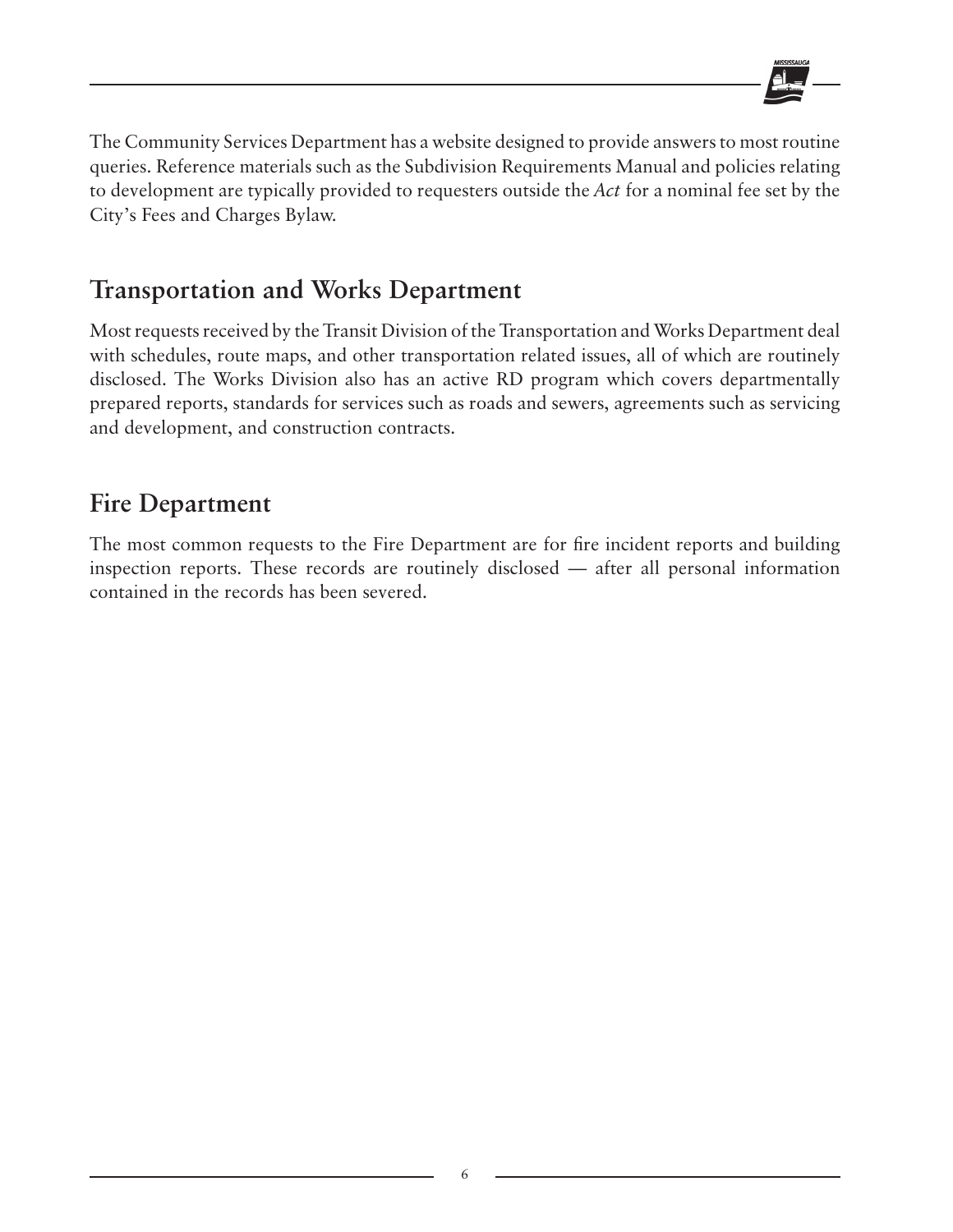## **Looking to the Future: Electronic RD/AD**

The City of Mississauga also uses its website as part of its initiative to provide ready access to records which may be of particular interest to the public. The site contains by-laws, committee and Council agendas and Council minutes. The City is in the process of creating a system which will provide the complete text of all Council decisions, including resolutions, recommendations and by-laws. This system, which will have a search capability, is expected to be available in 2001.

## **A Final Note**

Government organizations must continually look for new and innovative ways to administer their programs. The City of Mississauga's success in administering its freedom of information program speaks for itself — low cost, and efficient and responsive service across the entire municipality. The City has succeeded in implementing a "culture of openness" through its RD/ AD program, encouraging a more open and responsive relationship between the municipality and the public it serves.

The three key ingredients to an effective RD/AD program — all of which are found in the City of Mississauga — are:

- leadership that demonstrates an ongoing dedication and commitment to advancing open government;
- adoption of RD/AD as part of an organization-wide access strategy; and
- true empowerment of front-line staff to carry out an active access strategy.

The IPC and the City of Mississauga strongly encourage other municipalities to explore multiple or alternate formats for the release of information so that it is truly accessible to everyone. Formats and processes may vary depending on the size and complexity of record holdings in a particular organization, and flexibility is one key to success. Hopefully, some of the approaches taken by the City of Mississauga will help others find ways to nurture and promote open government through RD/AD.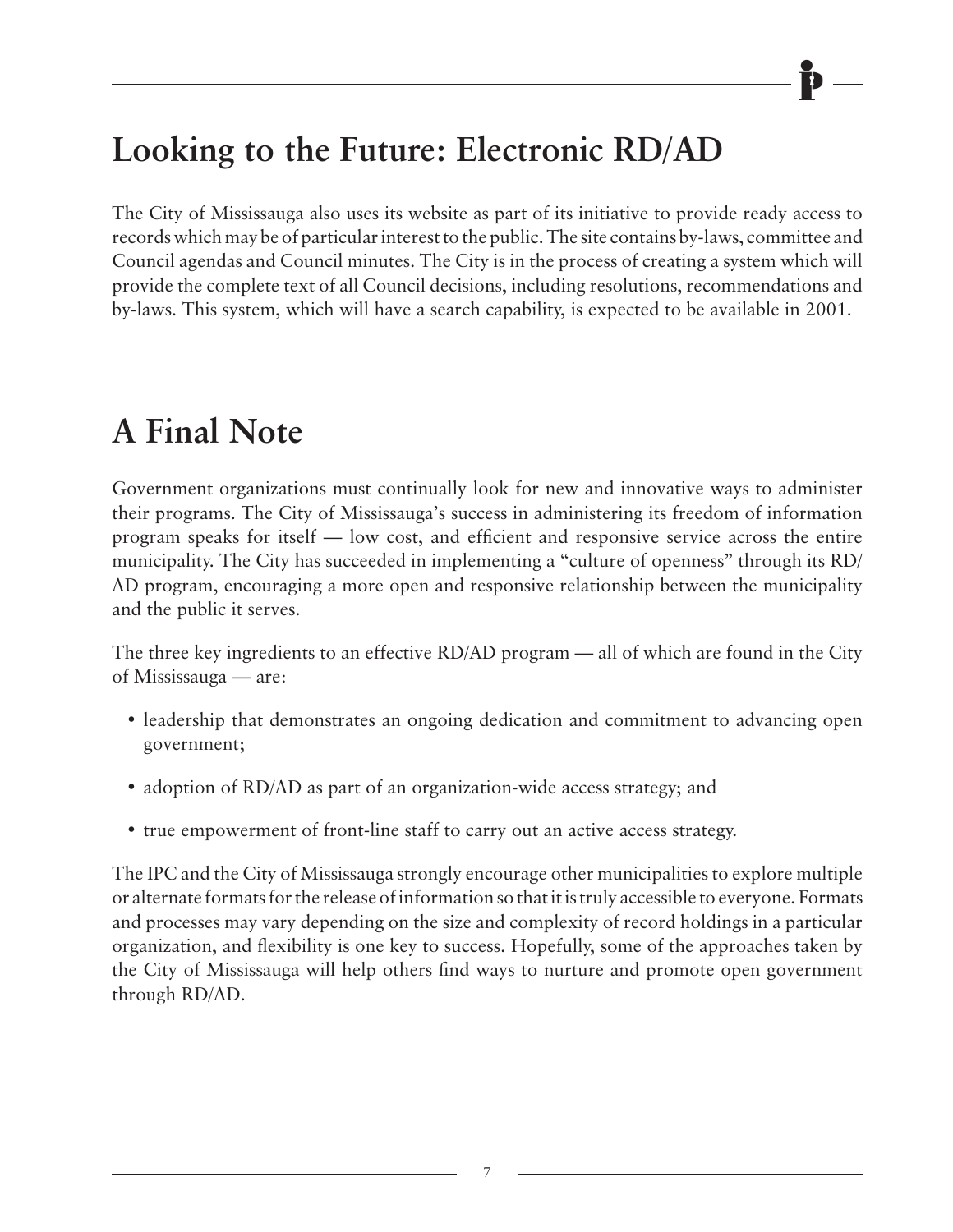

## **Contacts**

If you have questions regarding the City of Mississauga's approach to access requests, please contact:

Ms. Joan J. LeFeuvre Manager of Administration and Records, FOI Co-ordinator City of Mississauga 300 City Centre Drive Mississauga, ON L5B 3C1 Telephone: 905-896-5421 Facsimile: 905-615-4181 Website: www.city.mississauga.on.ca